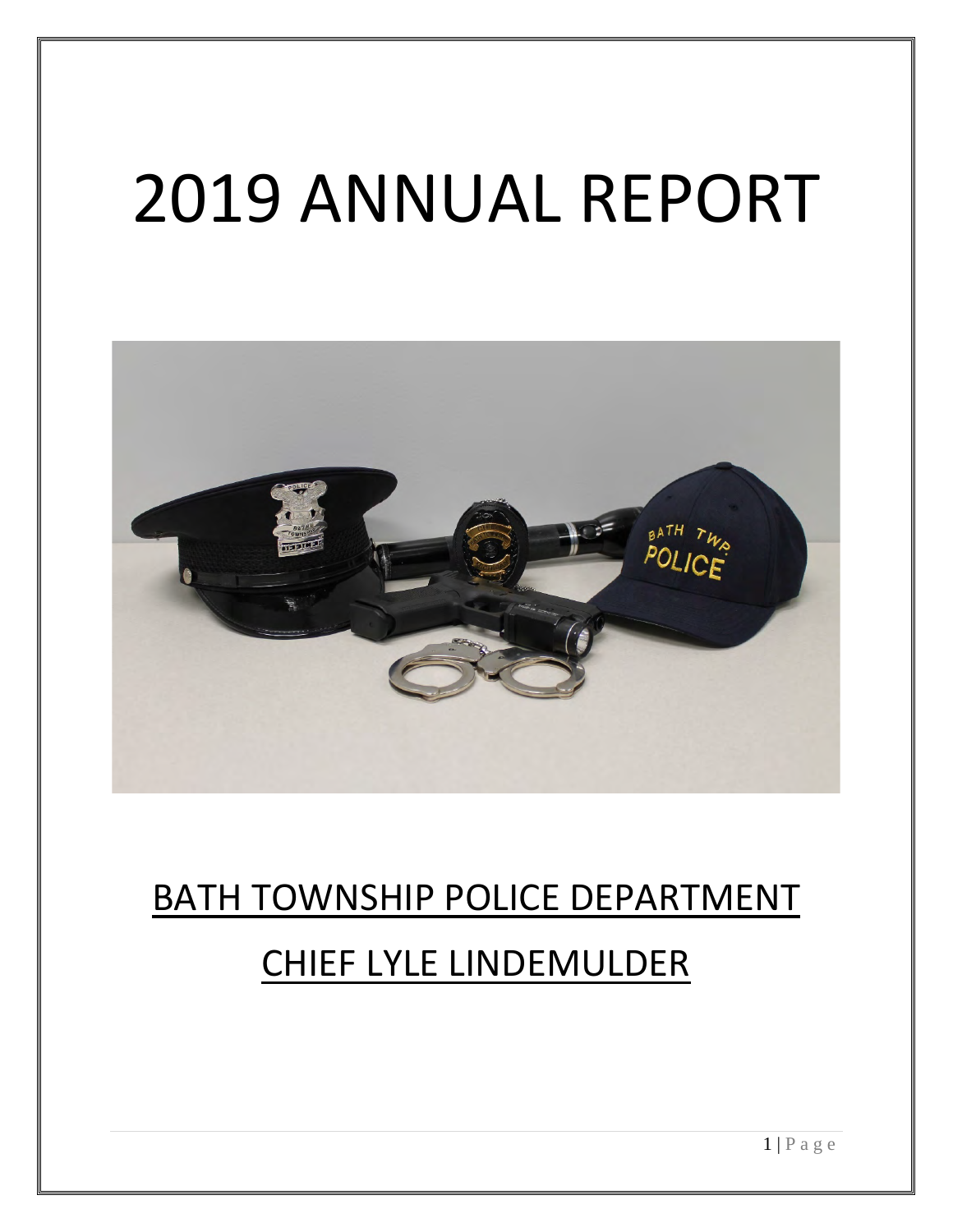# **Annual Report 2019**

### **MESSAGE FROM THE CHIEF**

As with most police departments, there are years that can be more difficult than others. 2019 was one of those trying years. But in law enforcement, and in fact life in general, you hope to learn from every experience you weather. The department was short on personnel two different times during the year. Our Officers were very busy with everyday calls as well as investigations and succeeded in keeping the Index crime rate the same as last year.

Our Administrative Assistant Kristi was very busy during 2019. She processed over 270 pistol permits, countless sex offender registries and nearly 100 freedom of information requests. This along with normal business of police reports and processing paperwork for courts, prosecutors and the township attorney.

The Officers and command staff were able to attend more than 13 different and unique trainings during 2019. These classes were in addition to the department wide training that we complete on an annual or semi-annual basis.

We were not able to apply for a community policing grant as the grants have been on hold while a law suit gets settled at the federal level. However, in early 2020 the grants have opened up and the department submitted the COPS grant application in early March.

Within this report you will see the numbers of all major and minor crimes along with traffic enforcement and traffic accidents. Major crimes within the township have stayed nearly the same as in 2018. Also included is the total number of calls for service the department received for the last five years. The total number of incidents for the department recorded by our computer aided dispatch are down by about 1500 calls. I would attribute that to a decreased level of self-initiated activity due to being down three officers several times this past year.

Some 2020 goals for the department will be purging old records, a County wide active violence policy and direction on the new County wide radio system that will need to be implemented by the end of 2021.

As always, I want to give acknowledgment to the front-line Officers who are out there every day protecting our community. They put their lives on the line when needed most to make sure our community is safe and comfortable to live in or visit.

Chief Lyle Lindemulder Bath Charter Township, Michigan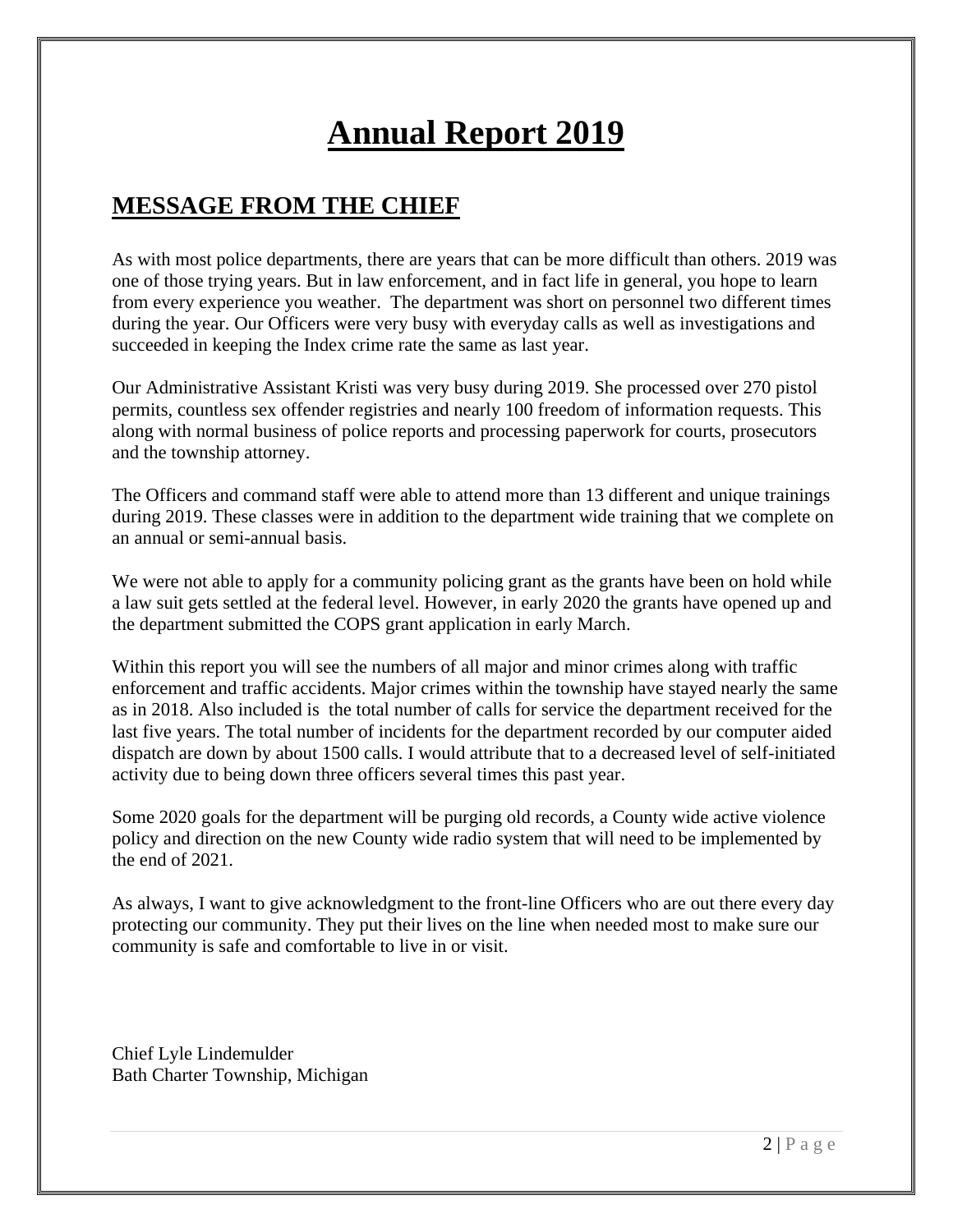# **BATH TOWNSHIP POLICE DEPARTMENT STAFF—2019**

# **"TO PROTECT AND SERVE"**

| <b>Chief Lyle Lindemulder</b>                           | <b>November 1989</b><br><b>Chief October 2017</b>    |
|---------------------------------------------------------|------------------------------------------------------|
| <b>Lieutenant Gary Smith</b>                            | <b>May-Oct 1993</b><br><b>March 1996</b><br>Lt. 2018 |
| <b>Sergeant Matt Mardigian</b>                          | <b>March 2002</b><br>Sgt. 2012                       |
| <b>Sergeant Christopher Hamilton</b>                    | <b>February 2005</b><br>Sgt. 2018                    |
| <b>Officer Thomas Decker</b>                            | December 2000                                        |
| <b>Officer Michael Lapham</b><br><b>K9 Partner Aiko</b> | <b>January 2007</b><br><b>March 2014</b>             |
| <b>Officer Greg Welch</b>                               | <b>January 1995-2005</b><br><b>January 2010</b>      |
| <b>Officer Marcus Siedelberg</b>                        | November 2012                                        |
| <b>Officer Bryan Miller</b>                             | <b>February 2013</b>                                 |
| <b>Officer Avery Lyon</b>                               | <b>February 2015</b>                                 |
| <b>Officer Trenton Bailey</b>                           | <b>May 2015</b>                                      |
| <b>Officer Payton Warner</b>                            | <b>January 2018</b>                                  |
| <b>Reserve Officer Clifford "Kip" Harman</b>            | <b>January 1986</b>                                  |
| <b>Reserve Officer John Moe</b>                         | <b>June 2013</b>                                     |
| <b>Reserve Officer Lenny Thayer</b>                     | <b>January 2018</b>                                  |
| <b>Administrative Assistant Kristi Colby</b>            | <b>June 2002</b>                                     |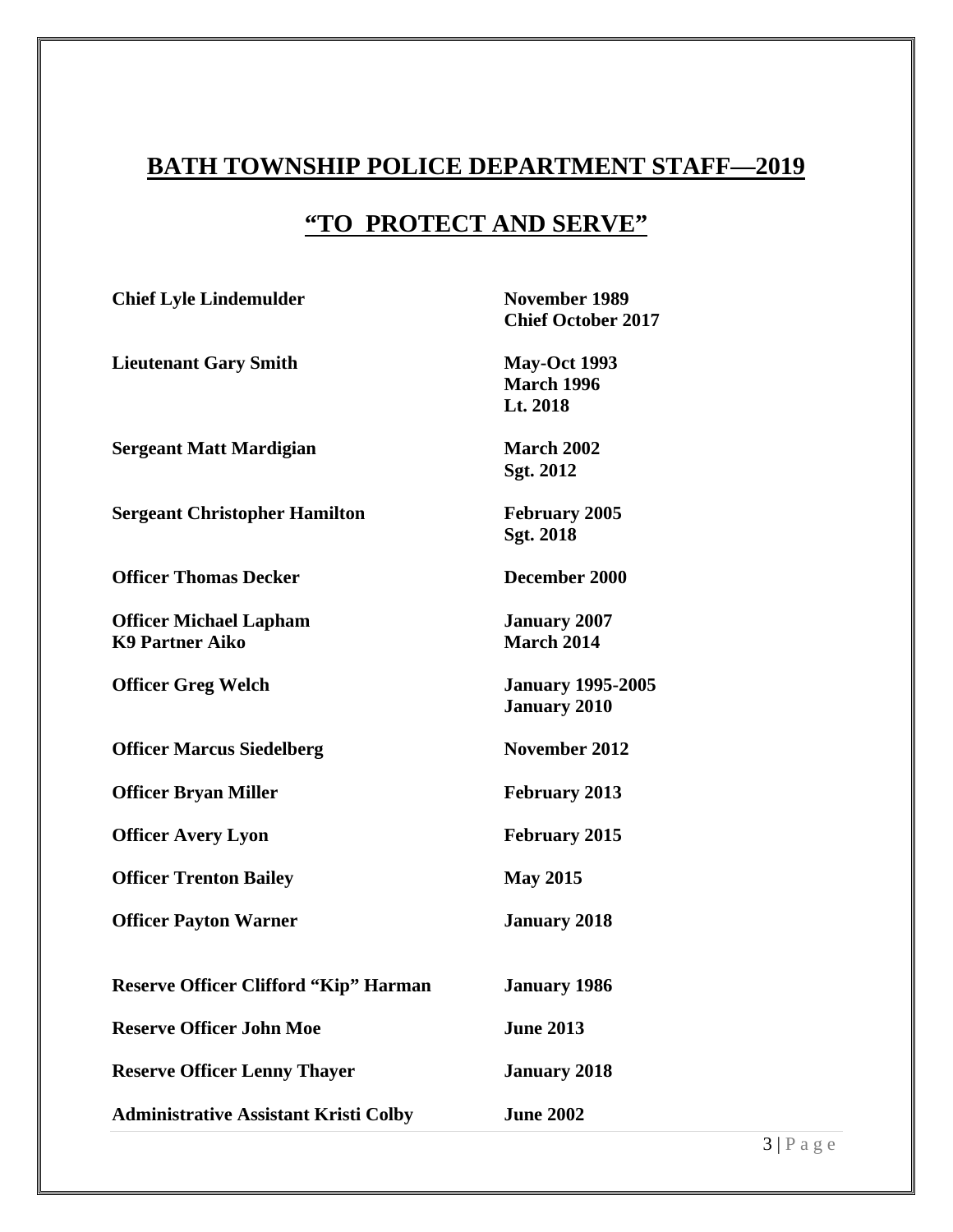# **2019 CRIME REPORT**

#### **PART I: SERIOUS FELONY CRIMES**

Bath Charter Township has continued to grow and change in population. Population increases directly relate to the number of dangerous and serious felony crimes that are committed in an area. Bath Township Police vigorously patrol areas that have experienced high growth rates in an effort to keep crime rates in check. This year the Index crime rates have slightly decreased.

#### **INDEX CRIMES REQUIRING A WRITTEN REPORT**

| <b>CRIMINAL ACTIVITY</b>         |           |
|----------------------------------|-----------|
| Murder/Manslaughter              | 0         |
| Criminal Sexual Conduct          | <b>13</b> |
| Robbery                          | o         |
| <b>Burglary</b>                  | 17        |
| Larceny                          | 71        |
| UDAA (stolen vehicle)            | <b>13</b> |
| Arson                            | 0         |
| <b>Aggravated Assault</b>        | 6         |
| <b>TOTAL INDEX CRIME REPORTS</b> |           |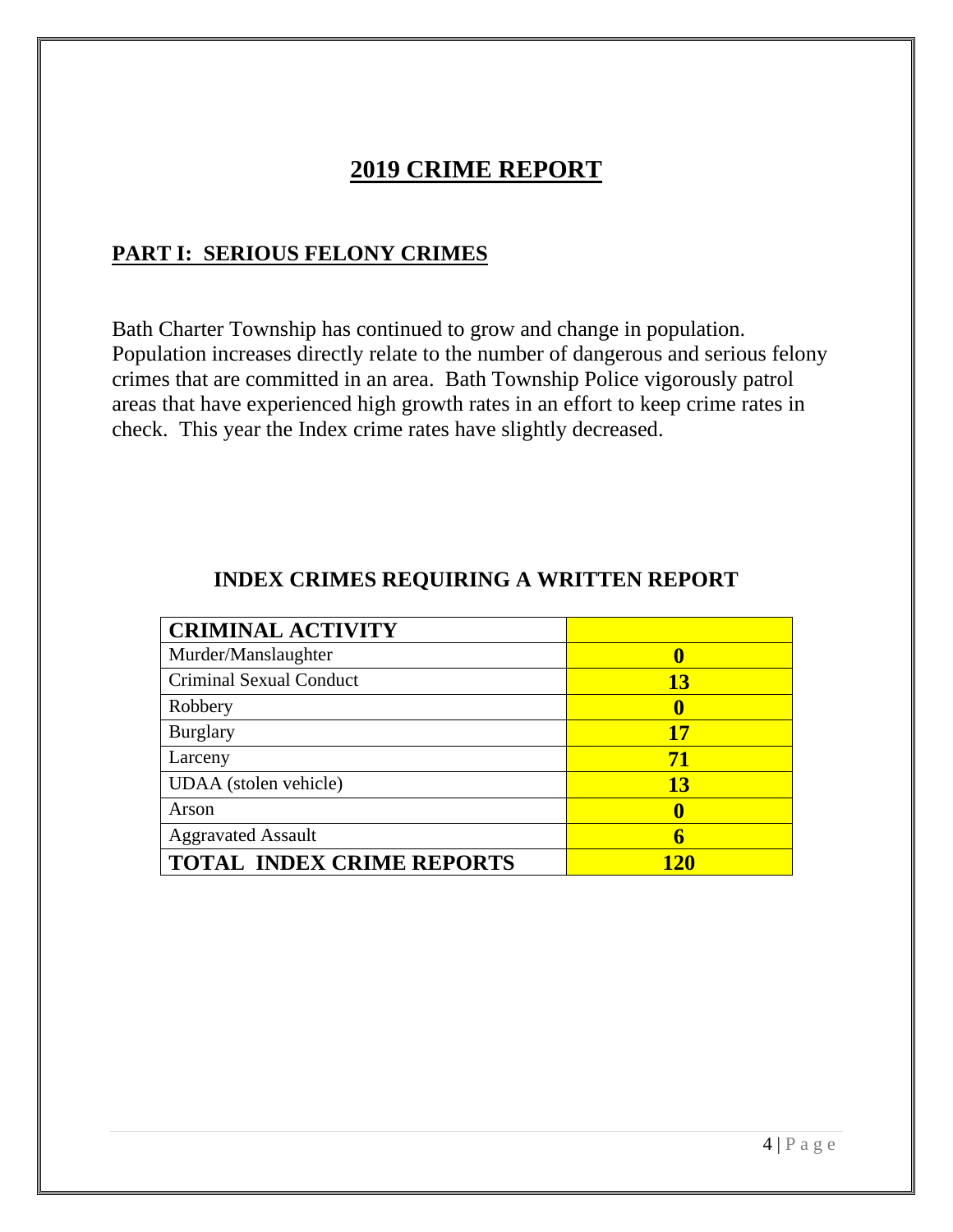#### **PART II: CRIMES AND OTHER OFFENSES (LESS SERIOUS)**

Part II Crimes are usually classified as misdemeanors. However, felony exceptions may occur based upon:

- Value of items
- Amount of cash involved
- Number of prior convictions pertaining to a certain offense

Vigorous enforcement of these types of crimes has a tremendous impact on keeping the local non-index crime rate low.

#### **NON-INDEX CRIMES REQUIRING A WRITTEN REPORT**

| <b>CRIMINAL ACTIVITY</b>                       |    |
|------------------------------------------------|----|
| <b>Negligence Causing Death</b>                | o  |
| Non-Aggravated Assault                         | 37 |
| Fraudulent Activities (including Retail Fraud) | 68 |
| <b>Stolen Property Possession</b>              | 0  |
| Damage to Property                             | 25 |
| <b>Weapons Offenses</b>                        |    |
| Prostitution & Vice                            |    |
| Drug Laws                                      |    |
| <b>OWI</b> (Drunk Driving)                     | 20 |
| <b>Public Peace/Disorderly Conduct</b>         | 9  |

# **PART III: OTHER OFFENSES**

#### **OTHER OFFENSES REQUIRING A POLICE RESPONSE**

| <b>CRIMINAL ACTIVITY</b>          |     |
|-----------------------------------|-----|
| <b>Warrant Arrest</b>             | 93  |
| DWLS (Suspended License)          | 51  |
| Hit and Run                       | 21  |
| Trespassing                       |     |
| Stalking/Intimidation             | 3   |
| Family Abuse/Neglect              | 8   |
| Suicides (& attempts)             |     |
| Death Investigations              |     |
| Missing Persons/Runaways          |     |
| <b>Assist Other Agencies</b>      |     |
| <b>Obstruction Police/Justice</b> | 8   |
| Lost & Found Property             | 13  |
| <b>Alarms</b>                     | 136 |
| <b>Abandoned Vehicles</b>         | 41  |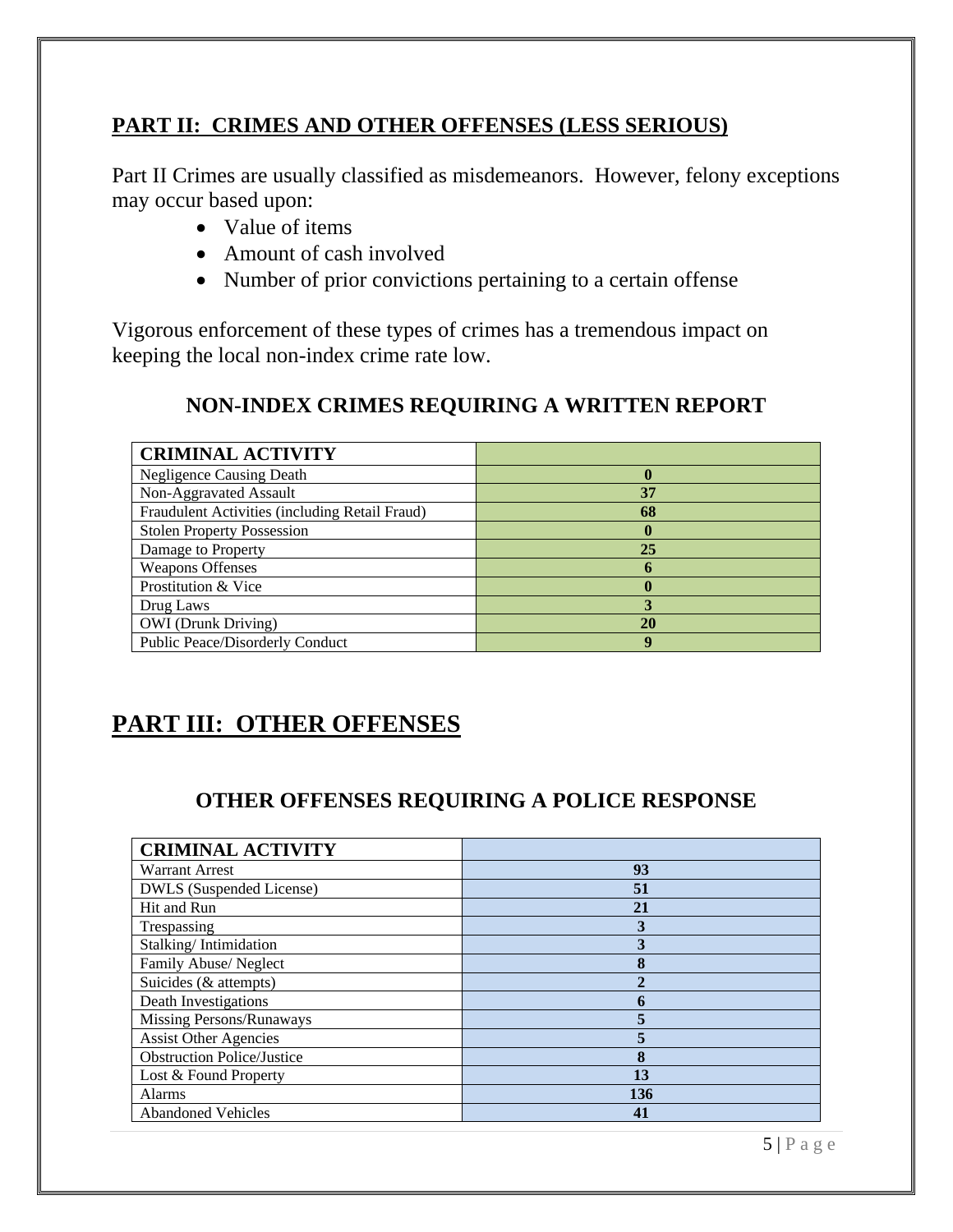#### **PART IV: ANNUAL TRAFFIC ENFORCEMENT**

| WARNINGS         |  |
|------------------|--|
| <b>CITATIONS</b> |  |

# **PART V: TRAFFIC ACCIDENTS**

| PROPERTY DAMAGE<br>ACC. | 192 |
|-------------------------|-----|
| <b>INJURY ACCIDENTS</b> | 46  |
| <b>FATALS</b>           |     |
|                         |     |
| <b>TOTAL</b>            | 238 |

# **PART VI: ANNUAL COMPLAINT (INCIDENT) CALLS**

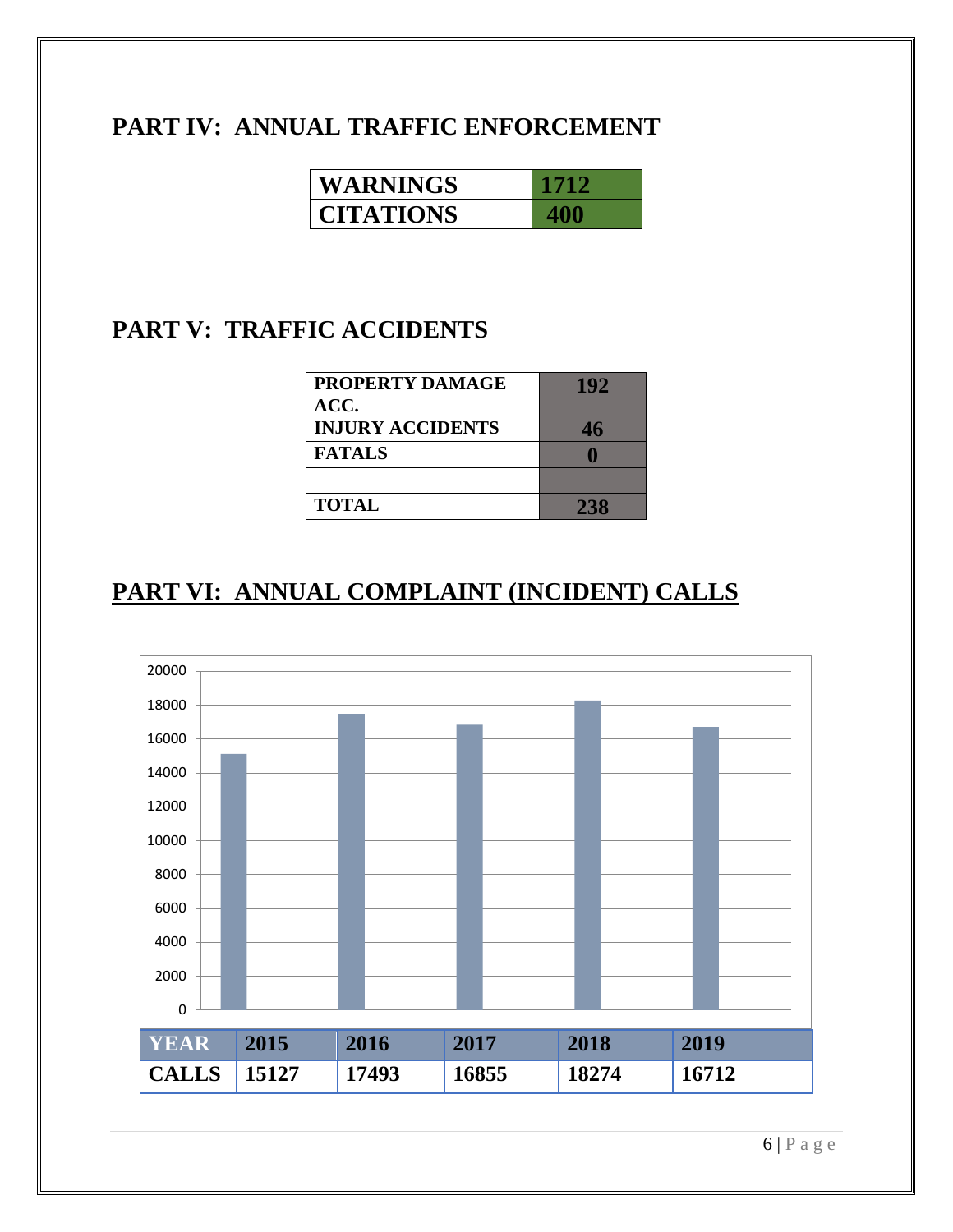# **2019 DEPARTMENT TRAINING**

All Bath Township Police officers participated in annual training including:

- Active Violent Incident (AVI) Training (during Firearms)
- Defensive Tactics Training (instructed by Sgt. Hamilton)
- Firearms Proficiency (instructed by Sgt. Mardigian)
- Legal Updates
- Blood/Airborne Pathogens (instructed by Officer Welch)
- HazMat Training

The following classes for specialized training were attended to by one or more Officers:

| <b>COURSE:</b>                                        |
|-------------------------------------------------------|
| Property and Evidence Management                      |
| <b>Stress Management in Law Enforcement</b>           |
| Fire Fatality Investigation                           |
| Crisis Intervention                                   |
| <b>Advanced DNA Evidence Topics</b>                   |
| <b>Active Assailant Class</b>                         |
| Michigan Tactical Officers workshop                   |
| K-9 Re-Certification                                  |
| Detective/Criminal Investigations                     |
| Hiding in Plain Sight                                 |
| <b>Advanced Roadside Impaired Driving Enforcement</b> |
| Salvage Vehicle Inspector Refresher                   |
| <b>Child Death Scene Investigations</b>               |

#### ADMINISTRATIVE ASSISTANT CONTINUING EDUCATION:

Bath Police Administrative Secretary processed **272** pistol sales records and purchase permits. She also attended the following: Pistol Permit Disqualifiers, Michigan FOIA (by Attorney General Staff), MSP MICR (Michigan Crime Reporting) Training Renewal, Spread sheets, and Police Records Retention Guidelines in 2019.

Did you know?? Our front lobby has a phone that contacts Clinton County Central Dispatch. That lobby is open 24/7 to assist the public with police contact when the office is closed. Our inner office lobby (open only when office is) has a medicine disposal box. This is to help keep unused medicine off the street, out of little hands and out of our water table.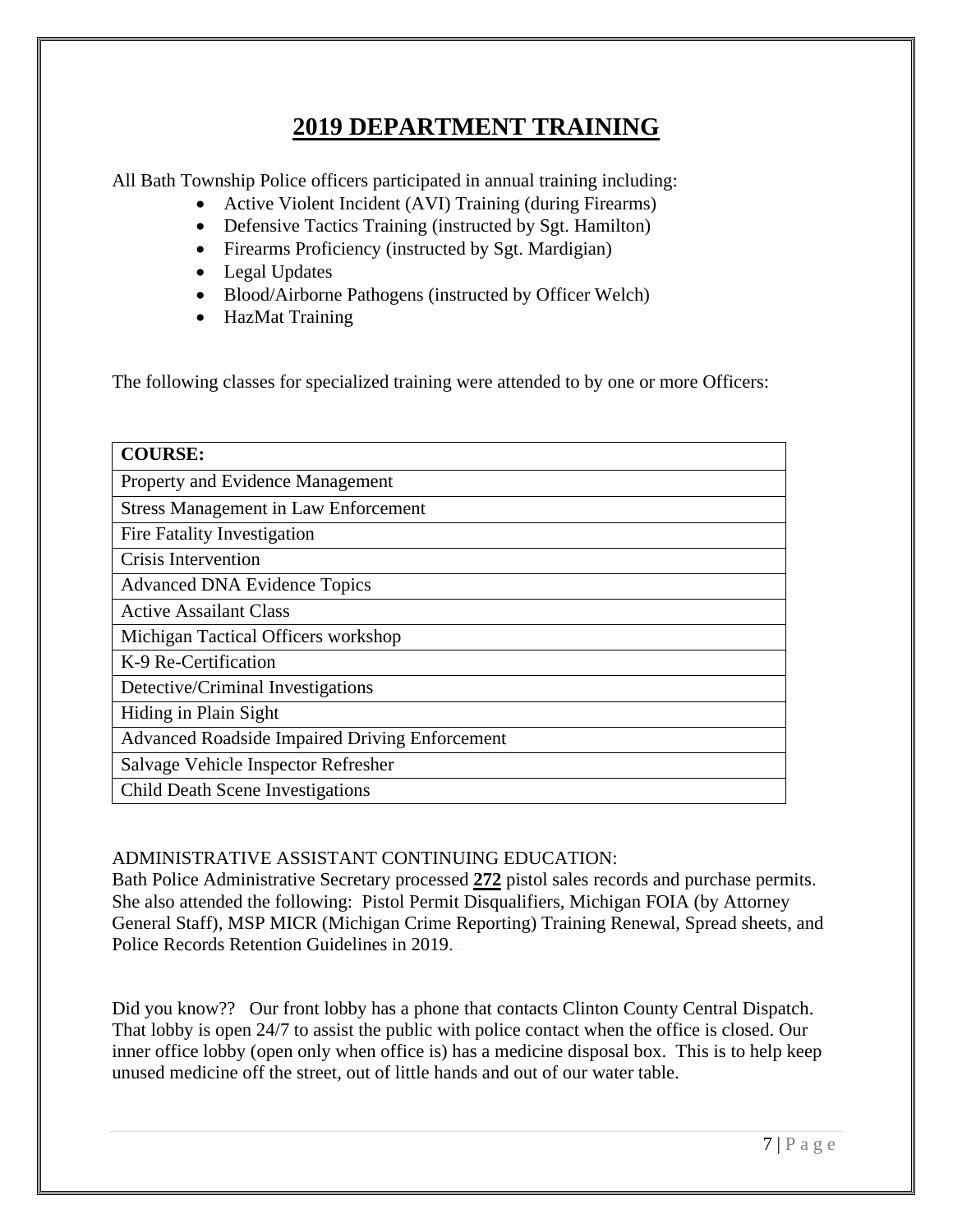# **COMMUNITY RELATIONS**

Bath Township Police completed **5184** Property and Business Checks. Homeowners register property/vacation checks with the us and officers patrol it until the residents return. Officers check businesses regularly during their patrol to ensure doors and or gates are secured.

Community Policing had over **204** entries and include items such as parade road blocks, Bath Days Festival, Park Lake Summer Solstice, Neighborhood Watch gatherings, Girl/Boy Scouting discussions, Bath Library events, and many school functions. These help to enhance police and community relations and our officers enjoy interaction with the residents.

Bath Parks and Recreation hosted a public birthday celebration for our K-9 Officer Aiko. It was held on a Farmer's Market Day, with lots of fun things to do. It was nice to see three Bath Township Departments together under one roof. BTPD also had a police car with a trunk full of candy and glow sticks for the annual Halloween "Trunk and Treat" event. Chief Lindemulder and Lt. Smith handed out over 500!

The Department is also very busy with community events during the holidays such as Shop with a Hero. Bath Police and Bath Fire team up with Meijer of Bath Township to Christmas shop with local school children. We also participate with Clinton County Sheriff's Department Shop with a Cop, held in St. Johns.

We participate in "Fill a Cop Car" with other area Police agencies. We gather community donated groceries to then give to the local Bath food bank. Old Newsboys is another fun yearly event that we participate in. Several officers gather donations for a spoof Lansing State Journal. One hundred percent of the money donated goes to buy shoes, boots and sox for local area needy children, many of whom live in our township/county.

We also send officers to help box and deliver baskets for "No Senior Citizen without a Christmas". Several area seniors received one, sponsored by TRIAD. Another worthwhile event is the Bath High School "Teacher Lock up", which raises funds to help local families. We even had two Officers paddle a cardboard boat in the annual Park Lake Solstice gathering. Bath Schools Science class put a lot of hard work into putting the boat together for us.

**Other Police Services:** A **Neighborhood Watch** email goes out weekly to hundreds of residents as well as block captains. It is informational on police activity and alerts to crime and potential local scams. Officer Siedelberg is trained in **salvage vehicle inspections**. Officer Siedelberg completed **41** inspections in 2019. There are very few officers in our area trained to do inspections for the public. Sgt. Matt Mardigian is the Team Commander of the **Clinton County Special Operations Team** with Sgt. Chris Hamilton as Co-Commander. Reserve Off. Kip Harman is the sole Clinton County representative on the **Tri-County Dive Team.** 

In 2019 we began having a **Clinton County RESA high school student "ride along**" with an officer on Thursday afternoons. These are local students training to hopefully become police officers one day. It is a wonderful program and is so important to bring in interested youth in this ever-changing dangerous line of work. We are proud to be a part of this collaboration.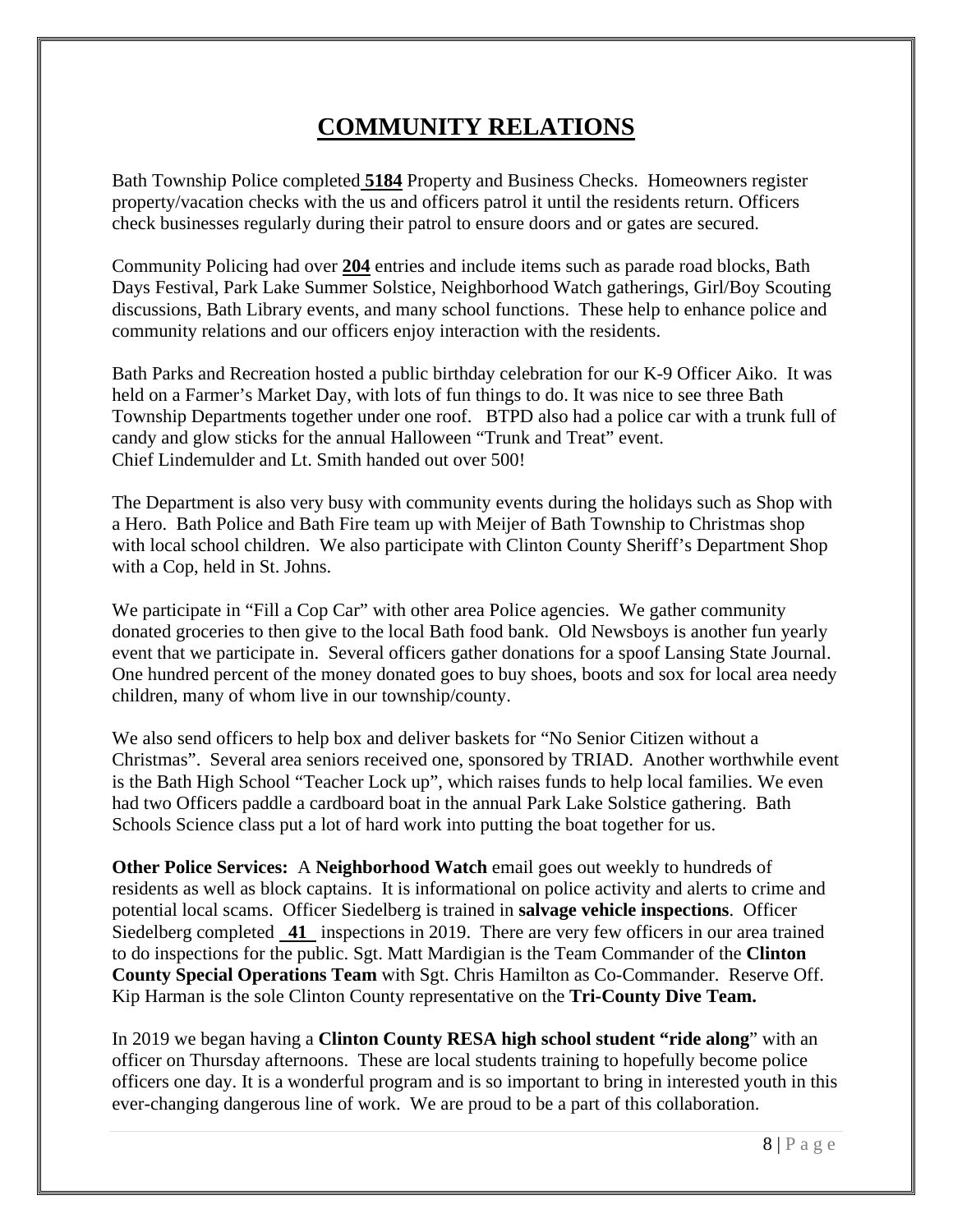# **COMMUNITY RELATIONS**



#### BATH LIBRARY BACK THE BLUE



READING EVENT FOOD TRUCK RALLY





TRUNK & TREAT BATH TUB RACE BTPD WINNERS!!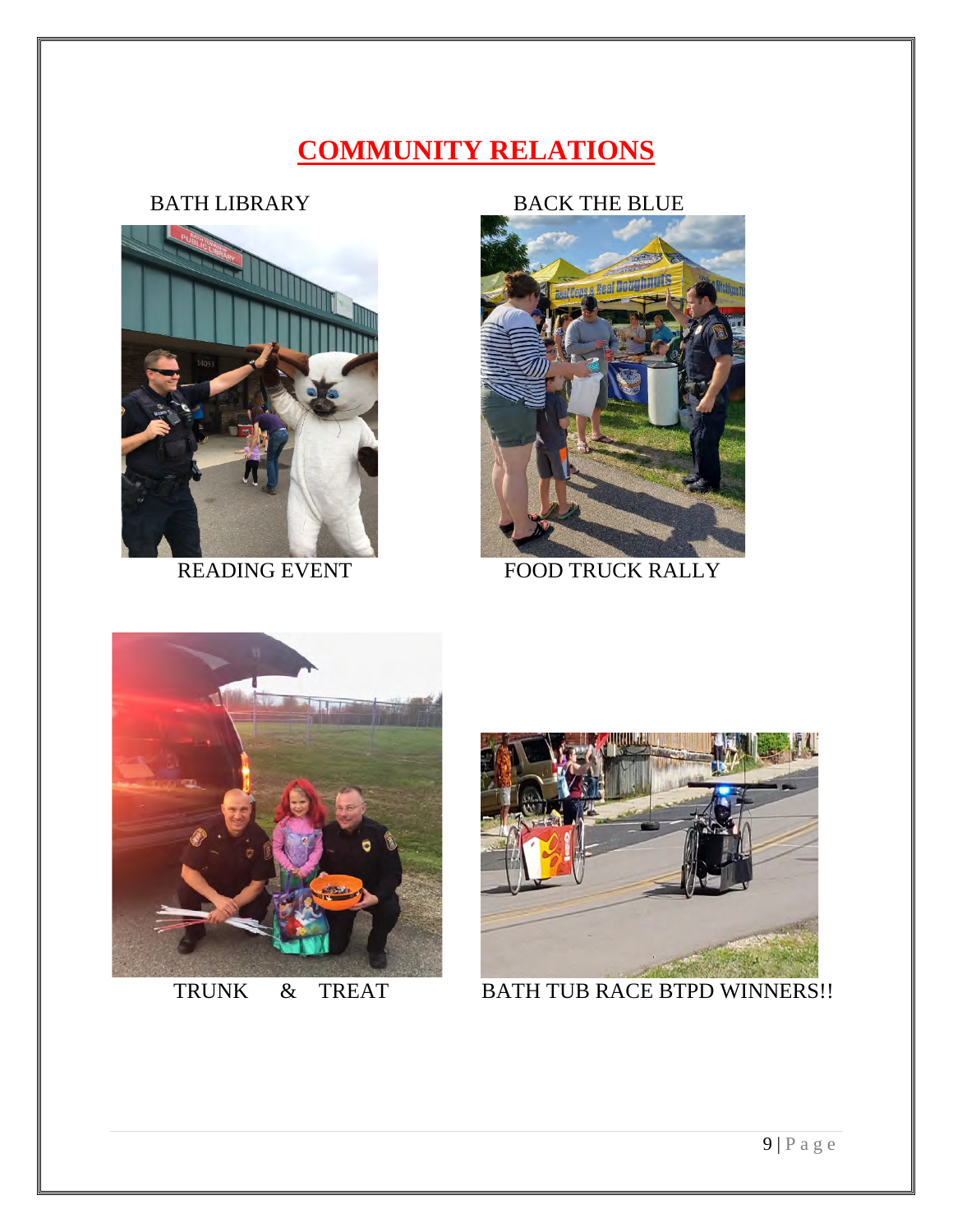### ANNUAL "SHOP WITH A HERO" AT MEIJER







10 | Page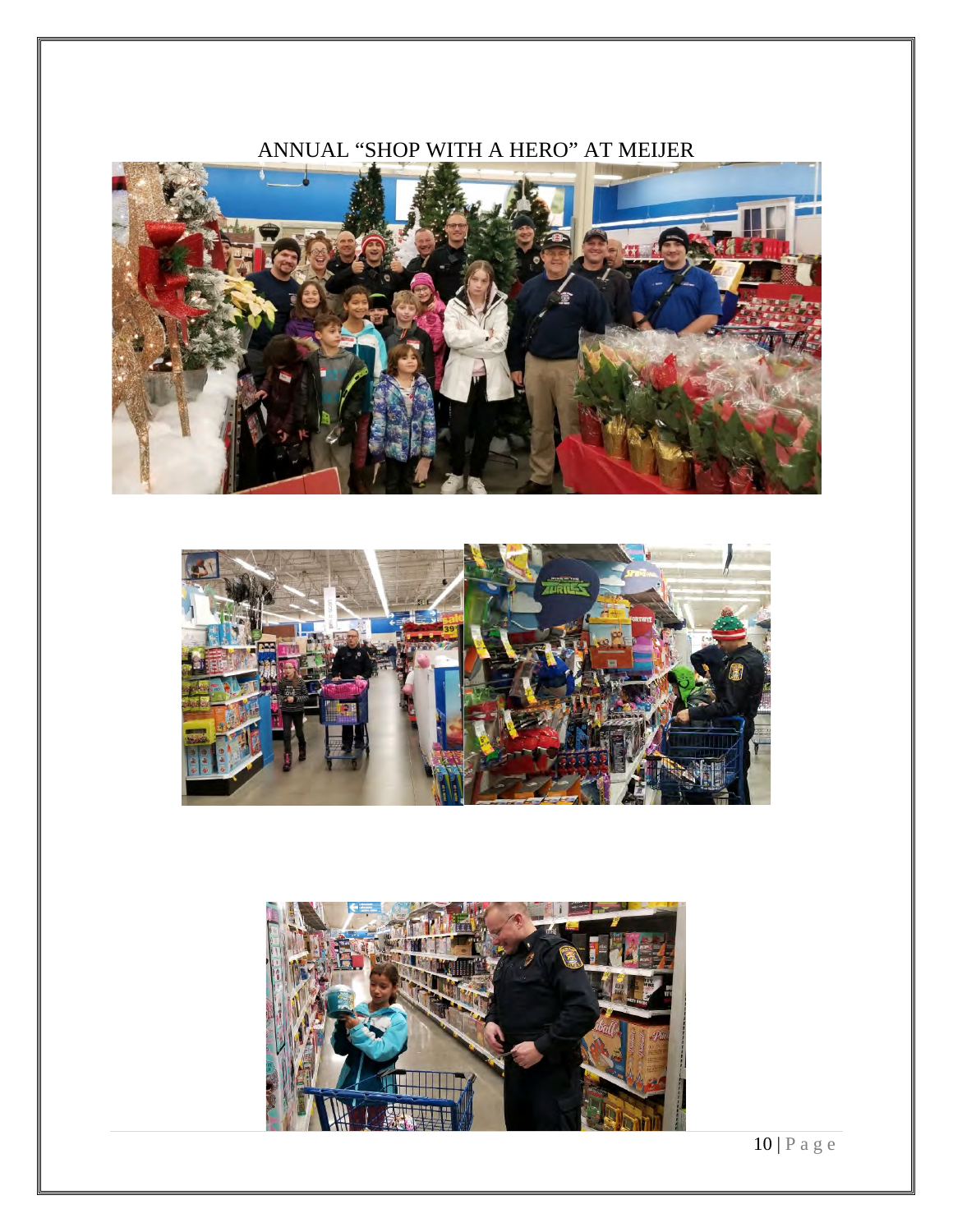# **BATH TOWNSHIP POLICE FACEBOOK**

Once again, we had a very active Facebook year. Officers Lapham, Lyon and Bailey put together the posts. Our page is followed by thousands of people, both local and afar. It is beneficial in solving crimes as well as disseminating information to the public such as road and weather conditions. We also use it for public awareness items like local scams and area crime sprees. Frequently we list information for substance or domestic abuse assistance for those who need it, or have loved ones struggling with it.

We have an ongoing fun "rivalry" with East Lansing Police, and both departments routinely post humorous "jabs" at one another. Often times, our officers have to interact with other departments on dangerous and/or unpleasant scenes. This is one small way to promote a brotherhood/sisterhood with other area departments with a positive spin. On occasion, we will even throw a joke or two to our great BTFD Fire Fighters. When people are looking to see the fun posts, we get to use that to our advantage to get the word out for things we need assistance with. Many of the posts are done by the three officers when they are not even on duty. They are very committed to making sure our Facebook stays relevant and informative.

Our local media outlets call on a very regular basis requesting knowledge, comment or opinions from Bath Township Police due to postings they have seen on the department's page. Our department has benefited from developing a good relationship with our local Lansing area news providers.

It has proven to be a wonderful way to communicate with not only our township residents, but those we may never meet or have the chance to visit our community.

Some of the best Facebook success stories involve lost and found pets. Quite often BTPD Officers come across a wandering pet and post a picture on our Facebook page. Most times we are fortunate and the pets are reunited with their human family shortly, thanks to the help of our residents.

We consistently get contacted from Police Departments all over for advice on how to start and manage their own Facebook Page. Many look at ours as a good example of combining public relations, crime awareness, and the humanization of Police Officers. It is a great way for the public to communicate and feel connected with our Officers (and vice versa of course). It is a benefit we continue to appreciate on a daily basis.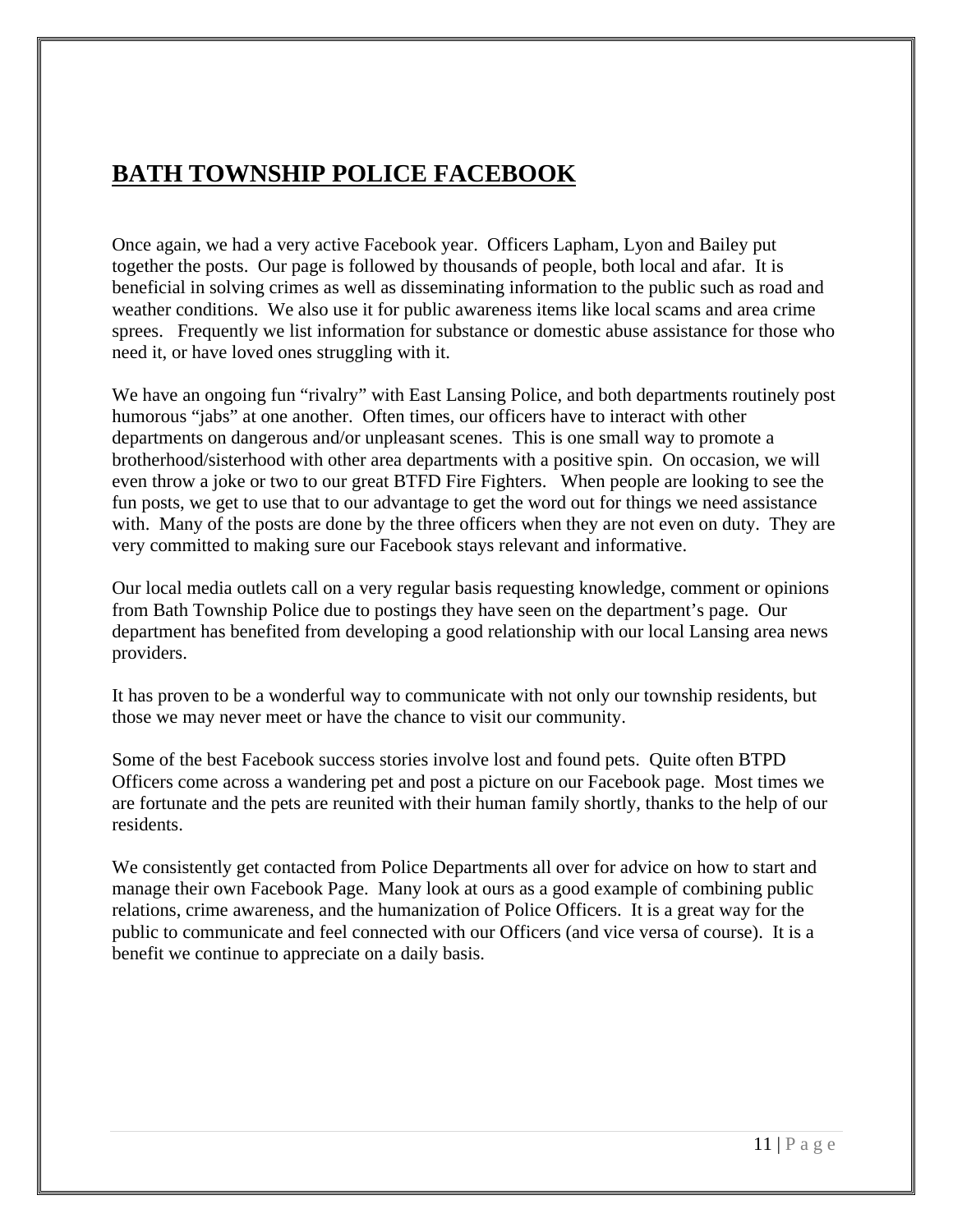#### **K-9 AIKO**

**Aiko was voted "Best Law Enforcement Officer" in a public vote sponsored by readers of a Lansing area newspaper. He and his handler, Officer Mike Lapham, were very honored for the distinction. Bath Township Police are very** 



In addition to many calls for assistance by Bath Township Officers and agencies within Clinton County, Officer Aiko and his handler Officer Mike Lapham, assisted agencies in Ingham County, Shiawassee County and Eaton County with various requests. These include narcotics detection and seizures, tracking suspects and missing persons including several requests for assistance in locating missing children and searching structures for suspects hiding inside. Officer Aiko has assisted with several apprehensions of suspects in the area. They are also routinely called to assist Bath Schools with numerous sweeps for narcotics.



 $12 | P \text{ a } g \text{ e}$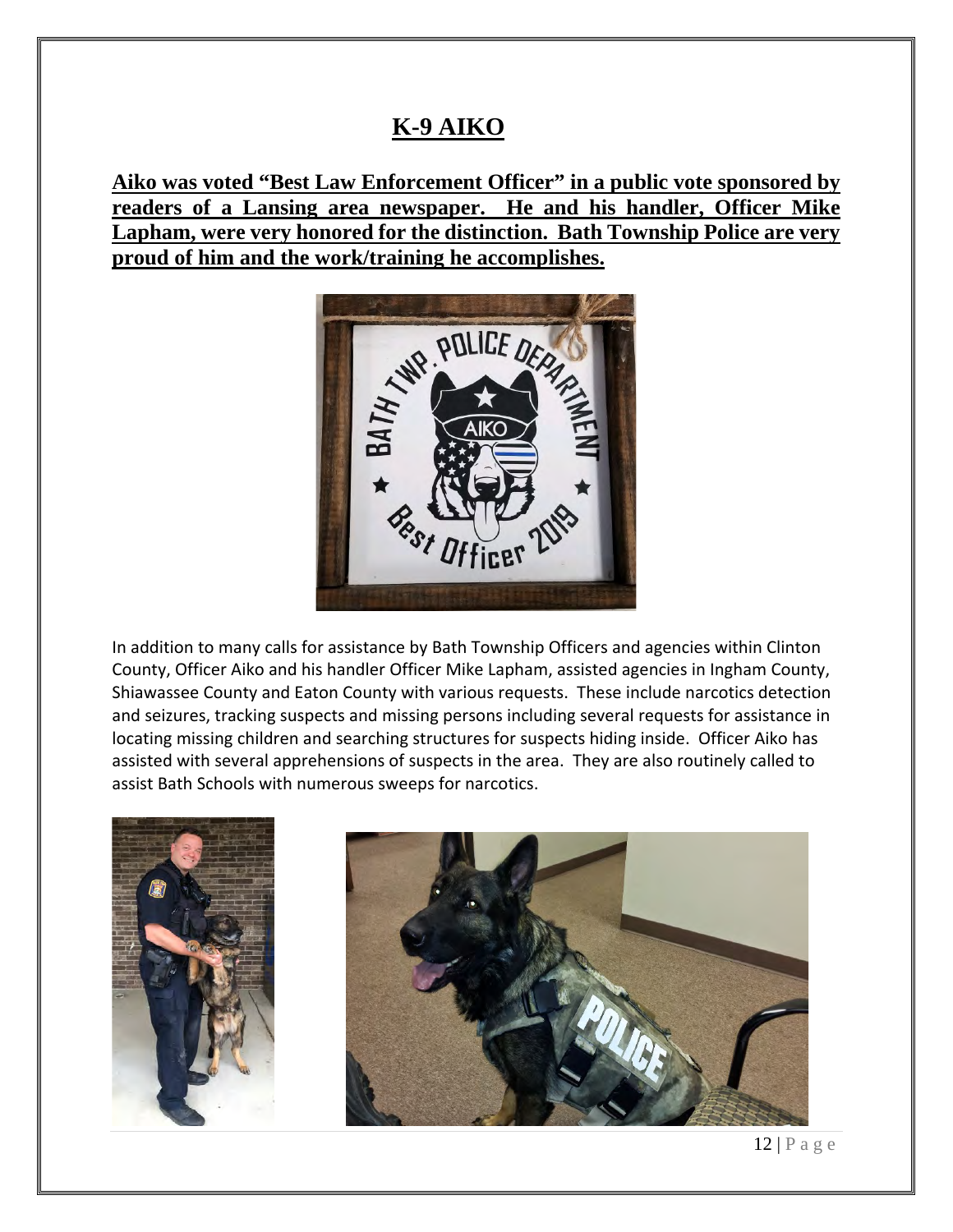#### **2019 INVESTIGATION HIGHLIGHTS**

#### *CRIMINAL SEXUAL CONDUCT (CSC):*

Bath Township Police investigated numerous sexual assault complaints in 2019. Juvenile victims were interviewed with the assistance from the Voice for Clinton County's Children Child Advocacy Center (CAC) in St Johns where a certified forensic interviewer talks to them using state mandated protocol. The CAC uses a collaborative approach to helping the children with assistance from law enforcement, the prosecutor's office, victim advocates, and the Department of Health and Human Services. The success of the sexual assault investigations is attributed to the collaborative effort.

The four most notable sexual assault investigations of 2019 resulted in serious prison time for the offenders. On 03/04/19, Wei Dong was sentenced to 5-15 years in prison after 2018 jury trail where he was found guilty on  $(2)$  counts of CSC in the 3<sup>rd</sup> degree. George Burns and Michael Cantwell both agreed to plea deals instead of taking their cases to trial. On 06/10/19, Cantwell was sentenced to 25-50 years for CSC in the  $1<sup>st</sup>$  degree. On 09/30/19, Burns was sentenced to 4-6 year for Accosting a Child for Immoral Purposes and 14-22 years for CSC 3rd degree. On 09/16/19, a jury found Sonny Broskey guilty on all  $(5)$  counts of CSC in the 1<sup>st</sup> degree for acts committed against a juvenile victim while he lived in Bath Township in 2011. Broskey, 42 years old, will be spending the next 50-90 years in prison.

#### *RETAIL FRAUDS (SHOPLIFTING):*

Bath Township Police had an increase in Retail Fraud reports in 2019, primarily occurring at the Bath Township Meijer. Bath Township Police maintain an outstanding working relationship with Meijer store detectives whom provide surveillance, identify offenders, and provide their reports to assist with the criminal investigations.

08/12/19, Bath Township police were dispatched to Meijer where a retail fraud suspect had fled the store on foot. With the assistance of citizen witnesses, Officer Decker, Detective Miller, and Officer Lapham with K9 Officer Aiko, were able to locate and arrest the offender, John Ansley, who had fled to a nearby apartment in Willow Lakes. After further investigation it was discovered that the apartment belonged to a newly hired Meijer store employee who was also a recent retail fraud suspect. Arrest and search warrants were obtained for the apartment which yielded property recently stolen from the Bath Township Meijer. Interviews of the suspects involved revealed an organized retail fraud ring. The Willow Lakes resident, Ester Gemalsky, would load shopping carts full of valuable items for others to come in and push out of the store without paying. Her boyfriend, Curtis Eldridge, as well as John Ansley, would quickly remove the stolen merchandise from store property. According to confessions from the suspects, the items were then routinely and quickly sold for cash and/or drugs.

Ester Gemalsky plead guilty to (2) counts of Attempted Organized Retail Crime and will serve a minimum of 270 days in jail. Curtis Eldridge plead guilty to (1) count of Organized Retail Crime and is serving a minimum of 300 days in jail. John Ansley plead guilty to Retail Fraud in the  $1<sup>st</sup>$  Degree with a minimum of 12 months jail time.